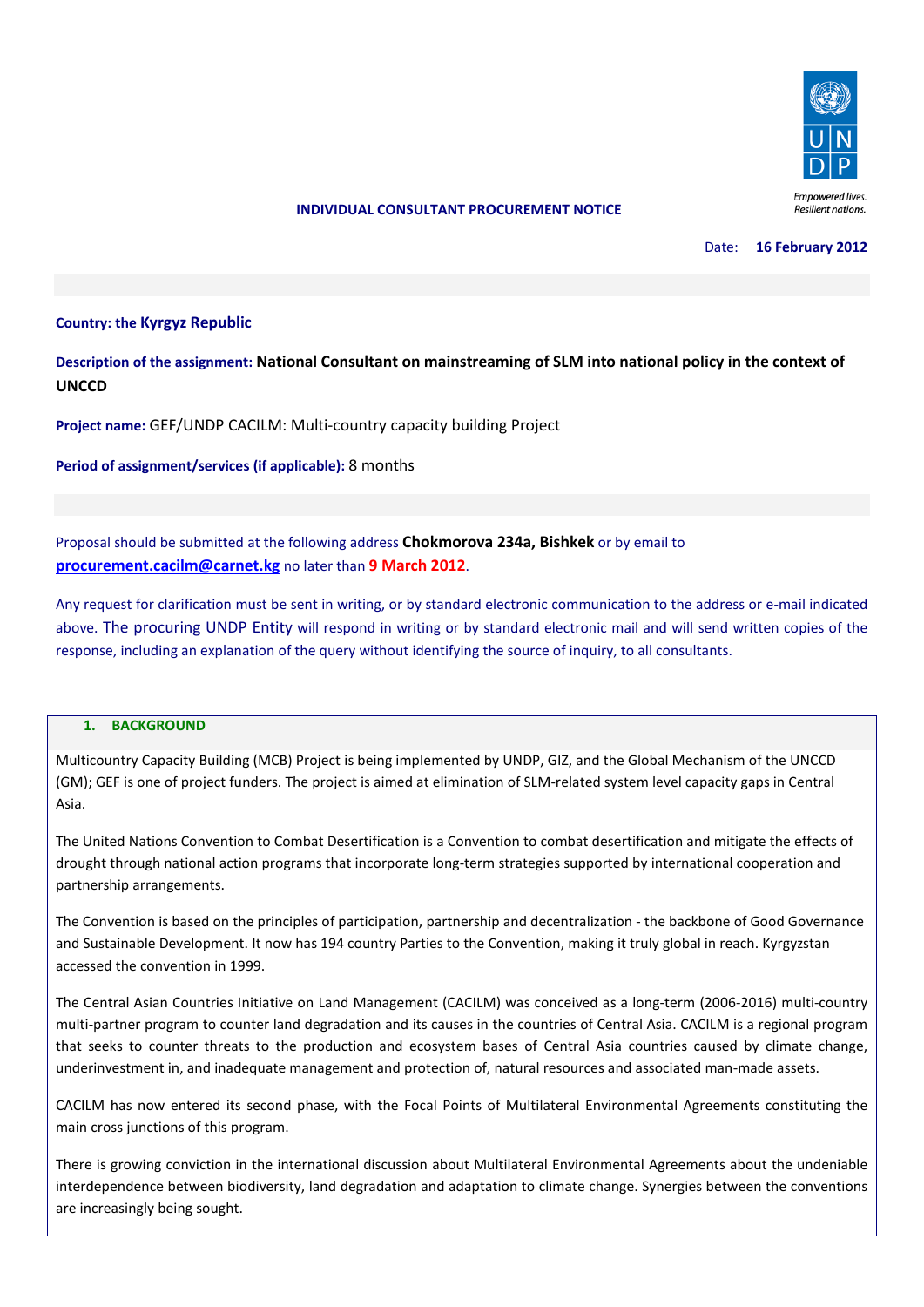Institutional responsibility for the conventions in Kyrgyzstan has separated them from each other by placing focal points in different sector ministries or agencies. The multi focal area vision of GEF5 indicates that the future challenge for benefitting from international funding of environmental concerns will increasingly rely on the capability of countries to bring together those responsible for MEAs and make them develop integrated visions and priorities.

## **2. MAIN OBJECTIVES, RESPONSABILITIES AND DESCRIPTION OF THE PROPOSED ANALYTICAL WORK**

• The consultant provides technical assistance to support the UNCCD Focal Agency in mainstreaming of sustainable land management principles into the national policies and programmes by promoting and/or facilitating national implementation and reporting of the Convention and State Programme on Soil Improvement.

# **3. SCOPE OF WORK, RESPONSIBILITIES AND DESCRIPTION OF THE PROPOSED ANALYTICAL WORK**

- To assist the UNCCD Focal Point and institutions for improved operationalization of the agreement and cooperation with other Focal Points
- To assist the UNCCD Focal agency in coordinating other donor activities in the field of SLM
- Conduct discussions with the Focal Points (UNFCCC and CBD) and respective experts on the priorities of the country and the extent the obligations under the convention have been rendered into defined strategies, programs and activities and analyse the reasons if this has not been addressed as due
- To assist the Focal Point in mainstreaming Sustainable Land Management in the context of UNCCD into policy (ensure mainstreaming into important strategic documents, assist in coordination of implementation of the main strategies)
- To provide support in establishing of effective resource mobilization to support SLM initiatives in the country
- Provide day-to-day consultation and support to the Focal Point and its institution regarding fulfillment of his duties:
	- − Communication and networking,
	- − dissemination of information,
	- − representation at meetings, preparation of statements and presentations responding to various request,
	- − ensuring collaboration with stakeholder groups,
	- − supporting donor coordination in order to create synergies achieved by a more coordinated approach to the problems being addressed (reduced duplication, possibilities of building lessons of other CACILM activities into design of own interventions)
	- − monitoring, promoting and/or facilitating national implementation of the Convention
	- To assist the development and/or integration of the action plan on the State Programme on Soil Improvement
- To provide expert assistance in developing country report on Convention implementation to UNCCD Secretary.

#### For detailed information, please refer to Annex 1- Terms of Reference.

## **4. REQUIREMENTS FOR EXPERIENCE AND QUALIFICATIONS**

- 1. Higher education in the field of social, economics, finance or political sciences or ecology
- 2. Minimum 5 years of work experience in the Government structure and the sphere of expertise.
- 3. Excellent command of English and Russian; Kyrgyz, is an asset.
- 4. Familiarity with land degradation and SLM issues
- 5. Organizational and communicative skills.
- 6. Good presentation and teamwork skills.
- 7. Proven analytical skills.
- 8. Computer skills (MS Office, Internet Explorer and others).

# **Interested individual consultants must submit the following documents/information to demonstrate their qualifications:**

#### 1. Proposal:

(i) Explaining why they are the most suitable for the work

(ii) Provide a brief methodology on how they will approach and conduct the work (if applicable)

2. Financial proposal;

3. P11 form including past experience in similar projects and at least 3 references.